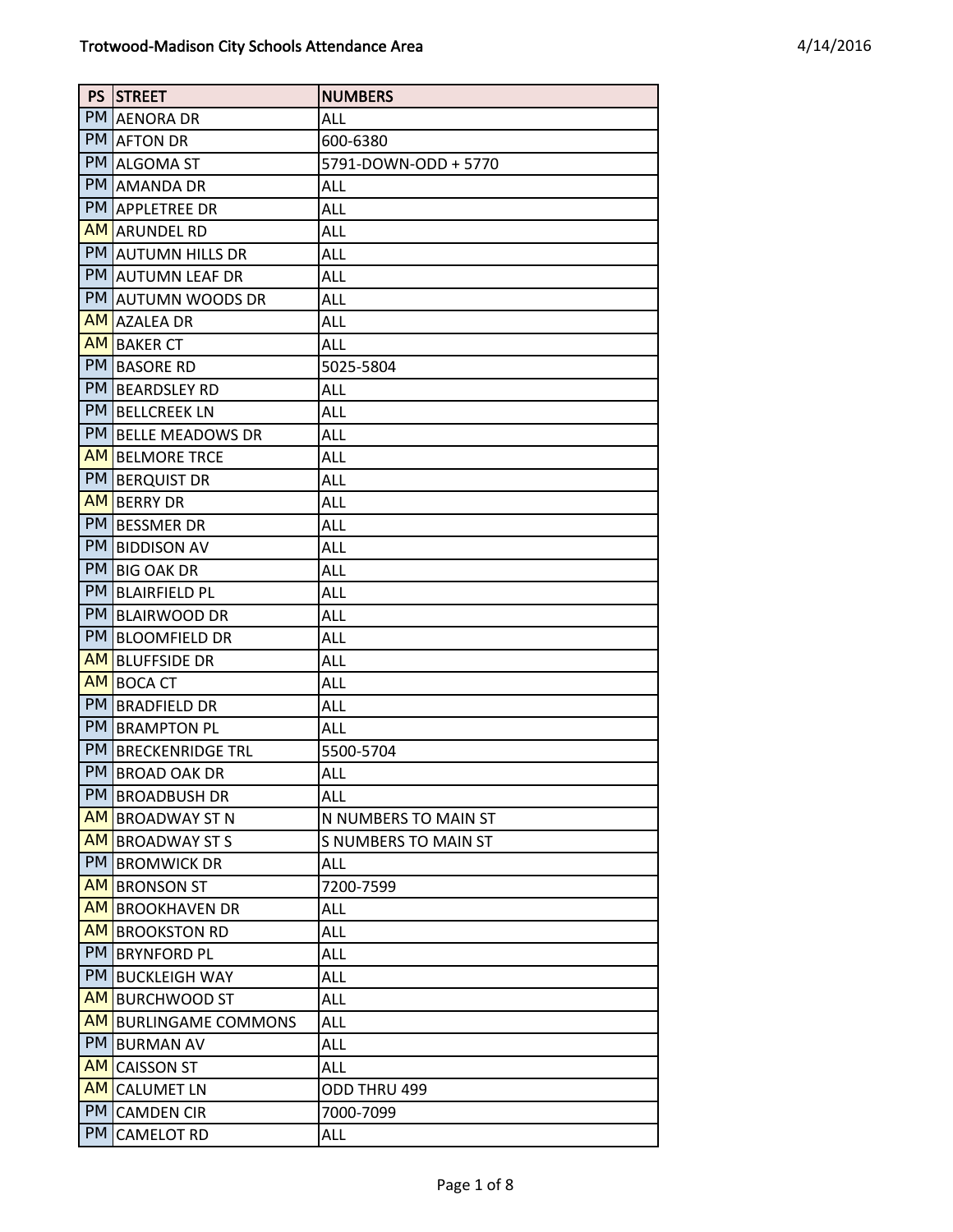| PM CARMA DR                      | ALL                     |
|----------------------------------|-------------------------|
| <b>AM CARMIN AV</b>              | <b>ALL</b>              |
| PM CARTHAGE PL                   | ALL                     |
| PM I<br><b>CHANDLER DR</b>       | ALL                     |
| AM I<br><b>CHAPLEN DR</b>        | ALL                     |
| PM I<br><b>CLUB RD</b>           | ALL                     |
| AM I<br><b>COFFMAN AV</b>        | <b>ALL</b>              |
| PM COLERIDGE AV                  | ALL                     |
| AM I<br>COLWOOD ST               | ALL                     |
| PM<br><b>CORTEZ DR</b>           | <b>ALL</b>              |
| PM  <br><b>COTILLION CT</b>      | ALL                     |
| <b>AM COURTER ST</b>             | <b>ALL</b>              |
| <b>AM</b><br><b>CREEKVIEW DR</b> | ALL                     |
| <b>AM CRESCENT</b>               | ALL                     |
| PM CULZEAN DR                    | <b>ALL</b>              |
| PM I<br>DALEWOOD PL              | <b>ALL</b>              |
| PM DARIEN DR                     | ALL                     |
| PM I<br><b>DENGER DR</b>         | <b>ALL</b>              |
| PM<br><b>DENLINGER RD</b>        | 3237-3415               |
| PM DENLINGER RD                  | 3551-3691               |
| PM DENLINGER RD                  | <b>ODD NUMBERS ONLY</b> |
| PM DENLINGER RD                  | ALL OF 5000 BLOCK       |
| AM I<br><b>DESMOND ST</b>        | ALL                     |
| PM DESOTO ST                     | ALL                     |
| AM I<br>DIAMOND MILL RD          | 636-3400                |
| <b>AM DIAMOND MILL RD N</b>      | 3560-4000               |
| PM  <br><b>DONEGAL ST</b>        | ALL                     |
| AMI<br><b>DOWNEY LN</b>          | ALL                     |
| PM<br><b>DROWFIELD DR</b>        | <b>ALL</b>              |
| PM  <br><b>DUNCAN CT</b>         | ALL                     |
| PM I<br><b>DUNCRAIG DR</b>       | <b>ALL</b>              |
| PM EARLY RD                      | 3299-3324               |
| <b>AM ELAINE ST</b>              | <b>ALL</b>              |
| PM ELGIN ROOF RD                 | ALL                     |
| PM ELLSWORTH DR                  | ALL                     |
| <b>AM ELM ST</b>                 | <b>ALL</b>              |
| AM I<br><b>ELMORE ST</b>         | ALL                     |
| PM ELYRIA LN                     | <b>ALL</b>              |
| <b>AM ELYSIAN CT</b>             | <b>ALL</b>              |
| <b>AM END ST</b>                 | all                     |
| PM EPPINGTON DR E                | 200-400                 |
| PM EPPINGTON DR N                | 200-800                 |
| <b>PM ERICSSON WAY</b>           | <b>ALL</b>              |
| PM FAIRGROVE WAY                 | <b>ALL</b>              |
| PM FIELDSTONE DR                 | <b>ALL</b>              |
| PM FILBURN LN                    | ALL                     |
| AM<br><b>FORESTDALE AV</b>       | ALL                     |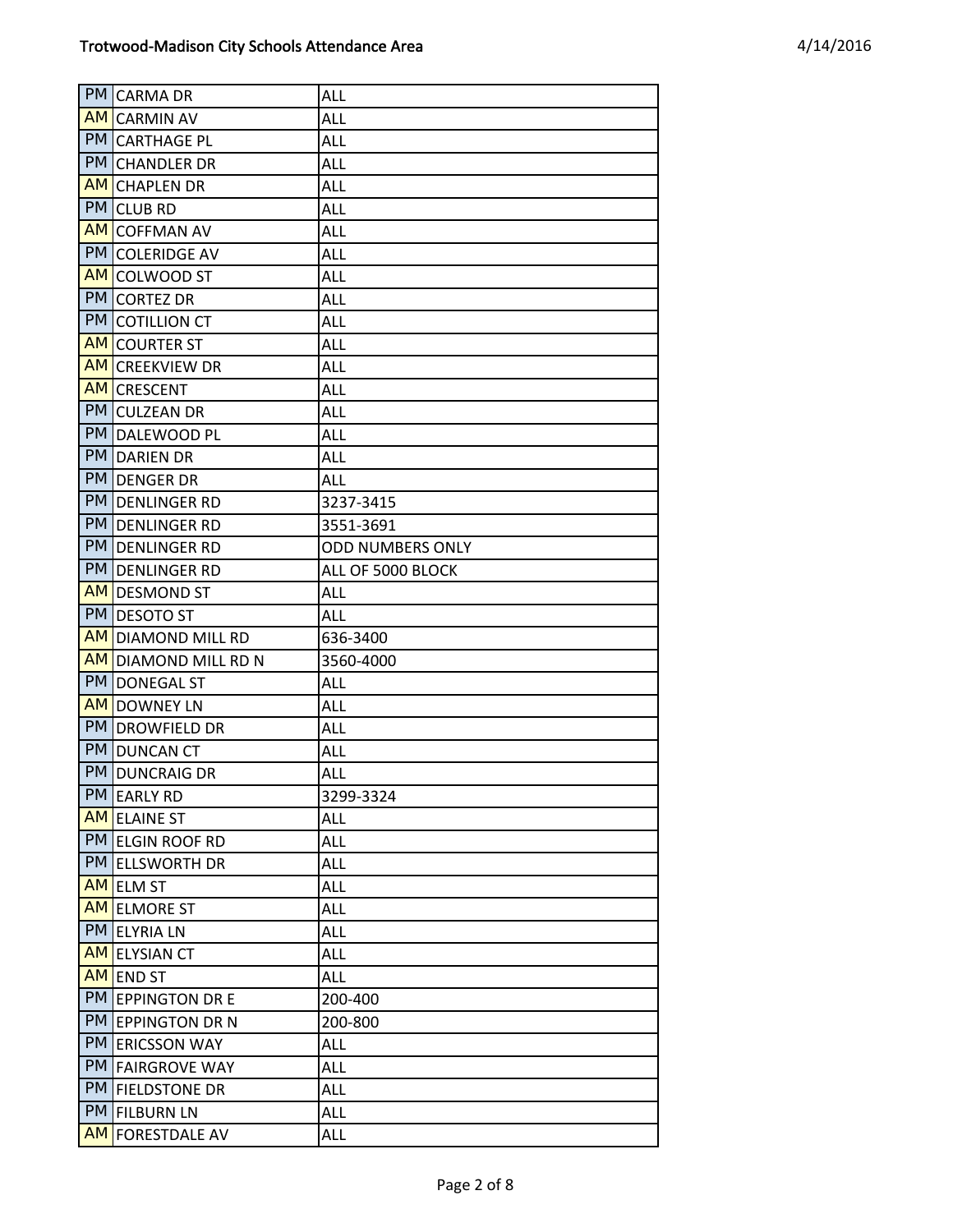| <b>AM FRAZER ST</b>        | 7200 BLOCK                      |
|----------------------------|---------------------------------|
| <b>PM FREE PK</b>          | 5000-5576                       |
| <b>AM FREUDENBERGER AV</b> | 4518 & UP                       |
| PM GALILEO AV              | ALL                             |
| <b>AM</b> GARDENDALE AV    | 4517 & UP                       |
| <b>AM GEORGE ST</b>        | ALL                             |
| <b>AM GINGER PL</b>        | <b>ALL</b>                      |
| PM GLENSIDE CT             | ALL                             |
| PM GLENSTONE CT            | <b>ALL</b>                      |
| PM GLENVIEW RD             | <b>ALL</b>                      |
| PM GOODYEAR DR             | 5000 BLOCK                      |
| <b>AM GRAHAM PL</b>        | <b>ALL</b>                      |
| <b>AM GRAND AV</b>         | ALL                             |
| PM GRAND OAK BL            | <b>ALL</b>                      |
| <b>AM</b> GRAYSTONE DR     | ALL                             |
| PM GRAY OAK DR             | <b>ALL</b>                      |
| <b>AM GRECIAN AV</b>       | <b>ALL</b>                      |
| PM GREENBROOK DR           | ALL                             |
| PM GREENCROFT DR           | <b>ALL</b>                      |
| <b>AM GUADALUPE AV</b>     | ALL                             |
| <b>AM</b> GUENTHER RD      | 1246 & UP - 1612 & UP           |
| <b>AM</b> GUMP PL          | <b>ALL</b>                      |
| <b>AM HAGERMAN DR</b>      | ALL                             |
| PM HALLWORTH PL            | ALL                             |
| PM HAZELPARK PL            | ALL                             |
| PM HEATHERTON DR           | <b>ALL</b>                      |
| <b>PM HICKORY DR</b>       | ALL                             |
| AM<br><b>HIGH ST</b>       | ALL                             |
| <b>PM HILLARY ST</b>       | <b>ALL</b>                      |
| <b>AM HILLGARD ST</b>      | ALL                             |
| <b>AM</b> HILLPOINT ST     | <b>ALL</b>                      |
| <b>AM</b> HILLVIEW CT      | <b>ALL</b>                      |
| <b>AM HOLLER RD</b>        | 1-299, 300 & UP                 |
| <b>AM HOLLISTER AV</b>     | ALL                             |
| PM HOLLYHOCK               | <b>ALL</b>                      |
| <b>AM</b> HONEYBEE DR      | <b>ALL</b>                      |
| <b>AM HOOVER AV</b>        | 5000-6999, 5430-5472, 5602-5644 |
| PM HORRELL RD              | <b>ALL</b>                      |
| <b>AM HOWIE ST</b>         | <b>ALL</b>                      |
| <b>AM</b> HULLWAY CT       | <b>ALL</b>                      |
| PM HUMMOCK RD              | <b>ALL</b>                      |
| PM HUNTSFORD PL            | ALL                             |
| <b>AM</b> IAMS CT          | <b>ALL</b>                      |
| <b>AM IONA AV N</b>        | $1 - 124$                       |
| <b>PM JANICE PL</b>        | <b>ALL</b>                      |
| PM KELFORD PL              | ALL                             |
| PM KENTFIELD DR            | ALL                             |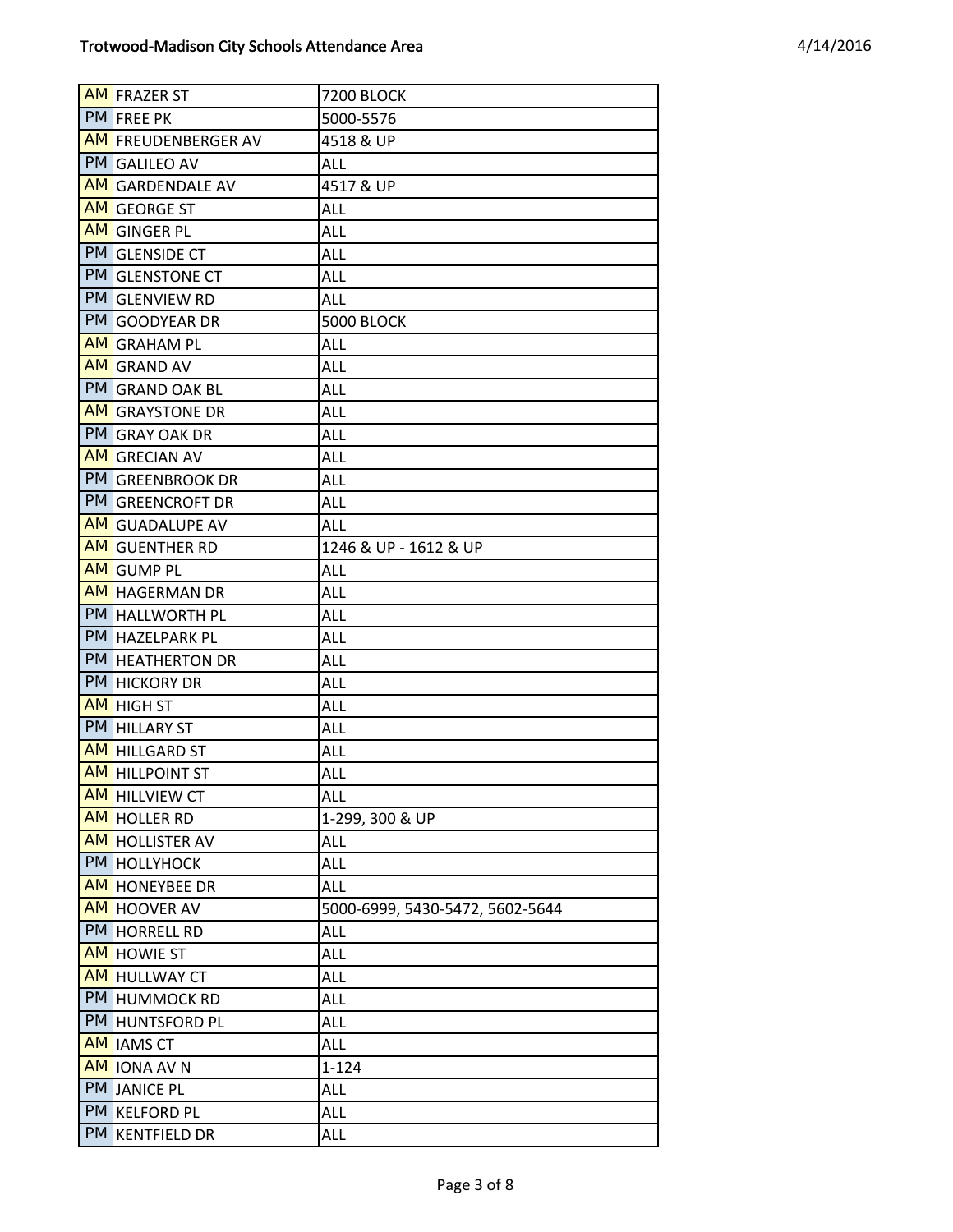| <b>PM KESWICK CIR</b>          | ALL                     |
|--------------------------------|-------------------------|
| PM KILDARE PL                  | ALL                     |
| PM KINGSFORD DR                | ALL                     |
| <b>AM KIRBY LN</b>             | ALL                     |
| <b>AM KISKA AV</b>             | ALL                     |
| PM KNOLLCROFT RD               | ALL                     |
| <b>AM LAGUNA RD</b>            | ALL                     |
| <b>AM LAKE CENTER DR</b>       | ALL                     |
| <b>PM LANDIS CT</b>            | ALL                     |
| <b>AM LANYARD AV</b>           | <b>ALL</b>              |
| <b>AM LARETA ST</b>            | ALL                     |
| <b>AM LARKSWOOD DR</b>         | ALL                     |
| PM LARONA RD                   | ALL                     |
| <b>AM LAWNCREST AV</b>         | ALL                     |
| <b>AM LITTLE RICHMOND RD</b>   | 4568-4574               |
| <b>AM LITTLE RICHMOND RD</b>   | 4567-4573               |
| <b>AM LITTLE RICHMOND RD</b>   | 4568-9999               |
| <b>AM LIVE OAK DR</b>          | 4515 & UP               |
| PM LIVINGSTONE AV              | <b>ALL</b>              |
| <b>AM LORIMER ST</b>           | 6100 & 6299 BLOCKS      |
| <b>PM LOTUS DR</b>             | <b>ALL</b>              |
| <b>AM LUTHERAN CHURCH RD</b>   | <b>ALL</b>              |
| <b>AM LUTHERAN CHURCH RD N</b> | <b>ALL</b>              |
| <b>AM LUTHERAN CHURCH RD S</b> | <b>EVEN ONLY TO 318</b> |
| <b>PM MACDUFF DR</b>           | ALL                     |
| PM MACGREGOR DR                | ALL                     |
| PM MACMILLAN DR                | ALL                     |
| <b>AM MADISON AV</b>           | ALL                     |
| AM MADISONWOODS DR             | <b>ALL</b>              |
| <b>AM MADORA AV</b>            | ALL                     |
| <b>AM MAEDER AV</b>            | ALL                     |
| PM MAGELLAN AV                 | ALL                     |
| PM MAIN ST E                   | ALL                     |
| AM MAIN ST W                   | <b>ALL</b>              |
| PM MALIBU CT                   | ALL                     |
| <b>AM MANTZ AV</b>             | <b>ALL</b>              |
| <b>AM MAPLE ST</b>             | ALL                     |
| PM MAPLECREEK DR               | ALL                     |
| PM MAPLESIDE DR                | <b>ALL</b>              |
| <b>AM MARBURN AV</b>           | ALL                     |
| AM MARIO DR                    | <b>ALL</b>              |
| <b>AM MAROT DR</b>             | <b>ALL</b>              |
| <b>AM MARSH CREEK DR</b>       | ALL                     |
| <b>AM</b> MCNAY CT             | <b>ALL</b>              |
| <b>AM MELVIN AV</b>            | ALL                     |
| AM MIDWAY AV                   | <b>ALL</b>              |
| <b>AM</b><br><b>MILLARD RD</b> | ALL                     |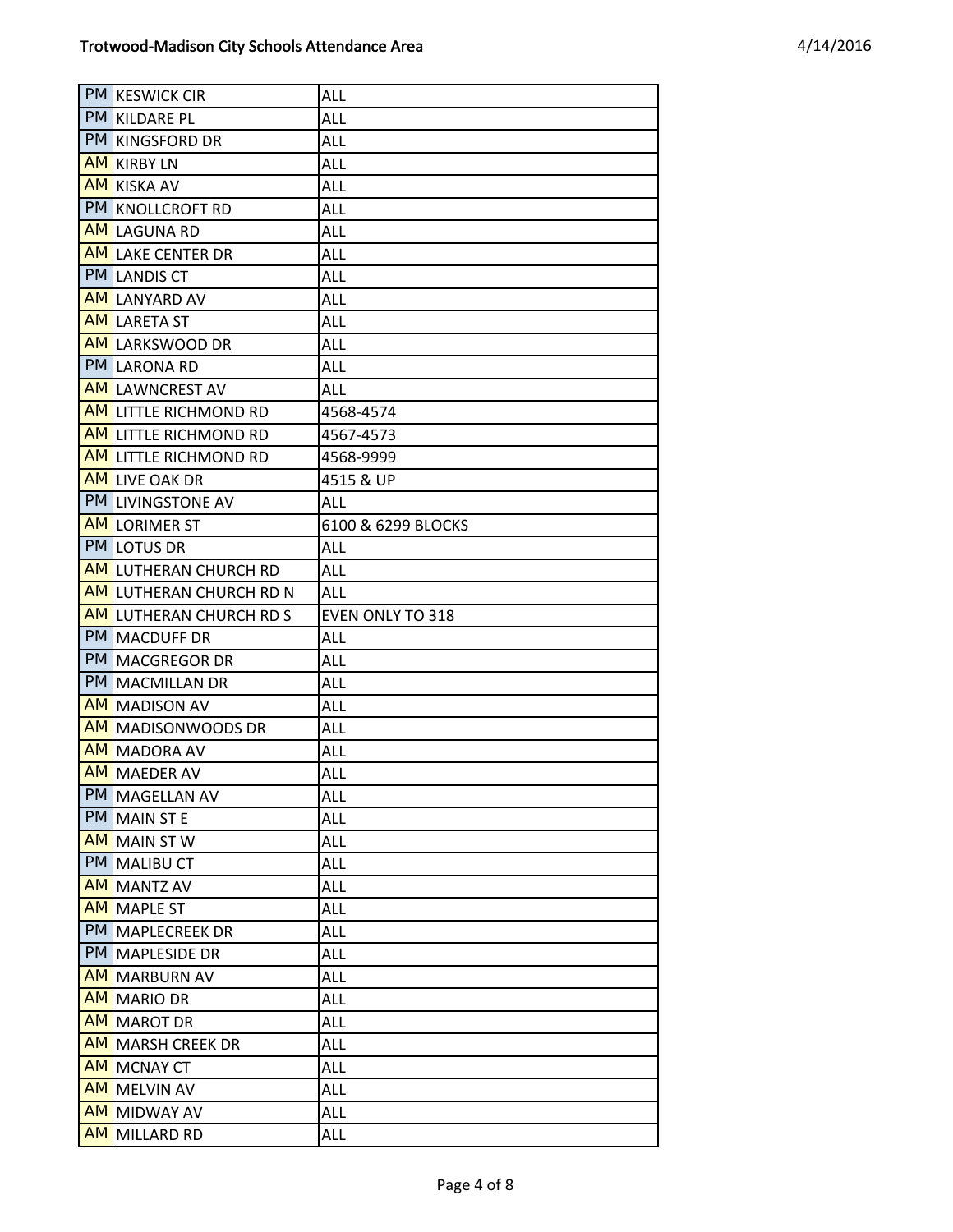| <b>AM MILLER AV</b>            | 300 & UP                                 |
|--------------------------------|------------------------------------------|
| PM MINEOLA CT                  | <b>ALL</b>                               |
| <b>AM</b> MOD CT               | ALL                                      |
| <b>AM MOLLY AV</b>             | <b>ALL</b>                               |
| <b>AM</b> MORNING MIST CIR     | <b>ALL</b>                               |
| PM MOSS CREEK BL               | <b>ALL</b>                               |
| PM MOSS CREEK LA               | <b>ALL</b>                               |
| PM MOUNT OLIVE CT              | ALL                                      |
| <b>PM NANTUCKET RD</b>         | ALL                                      |
| <b>AM NATHANIEL ST</b>         | ALL                                      |
| <b>AM NOLAN RD</b>             | <b>ALL</b>                               |
| <b>AM</b> NONA DR              | <b>ALL</b>                               |
| <b>AM NORFOLK AV</b>           | ALL                                      |
| <b>PM NORTHBROOK DR</b>        | ALL                                      |
| PM NORTHFORD RD                | ALL                                      |
| PM OAK BRANCH DR               | <b>ALL</b>                               |
| <b>AM OAK ST</b>               | ALL                                      |
| <b>PM OAKES</b> RD             | 4600-5998                                |
| <b>PM OAKES</b> RD             | 4701-5649                                |
| PM OAKHAM DR                   | <b>ALL</b>                               |
| <b>PM OAKSIDE PL</b>           | ALL                                      |
| <b>AM</b> OLD DAYTON RD        | 7000-9999                                |
| PM OLD HICKORY PL              | <b>ALL</b>                               |
| <b>AM OLIVE RD</b>             | ODDS 1-699, 320-698, 700-1999, 2000-2175 |
| <b>PM OLIVE RD</b>             | 3201-4525, 4601-4825, 5000 NUMBERS       |
| <b>PM OLIVE RD</b>             | 5399 UP ARE WALKERS                      |
| <b>PM OLIVE TREE DR</b>        | <b>ALL</b>                               |
| <b>PM</b> OREN DR              | <b>ALL</b>                               |
| <b>AM</b> OSCEOLA DR           | ALL                                      |
| PM OUTER BELLE RD              | <b>ALL</b>                               |
| PM PALMWOOD DR                 | <b>ALL</b>                               |
| PM PALOMAR AV                  | <b>ALL</b>                               |
| <b>AM PALOS VERDES CT</b>      | <b>ALL</b>                               |
| PM PANORAMA CIR                | ALL                                      |
| <b>PM</b><br><b>PAR DR</b>     | ALL                                      |
| <b>AM PATRICK ST</b>           | ALL                                      |
| <b>AM PAWTUCKET ST</b>         | ALL                                      |
| <b>AM PERRY ST</b>             | <b>ALL</b>                               |
| PM PIERPONT DR                 | <b>ALL</b>                               |
| <b>AM PINEWOOD CIR</b>         | ALL                                      |
| <b>AM PLEASANT AV</b>          | ALL                                      |
| <b>AM PORTERFIELD DR</b>       | <b>ALL</b>                               |
| <b>AM</b> POST TOWN RD         | <b>ALL</b>                               |
| <b>AM PRUGH AV</b>             | <b>ALL</b>                               |
| <b>AM</b> QUINCY WAY           | <b>ALL</b>                               |
| AM RED RIVER ST                | ALL                                      |
| <b>AM</b><br><b>REDMOND PL</b> | <b>ALL</b>                               |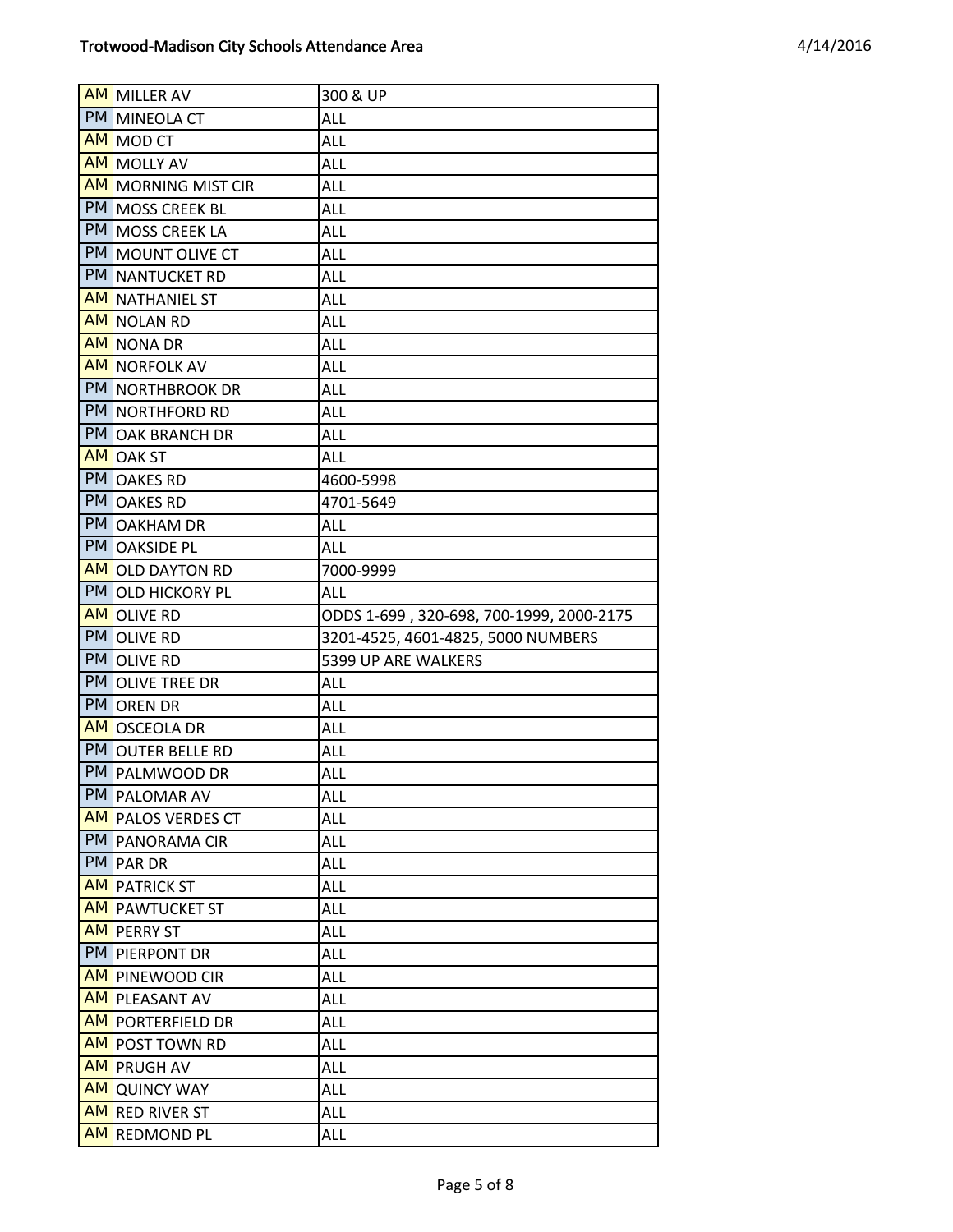| PM REDWAY CIR                | <b>ALL</b>           |
|------------------------------|----------------------|
| <b>AM REICH ST</b>           | ALL                  |
| PM RENDALE PL                | <b>ALL</b>           |
| <b>AM RICHARD OSWALD LN</b>  | <b>ALL</b>           |
| <b>AM RIDGE CREEK CT</b>     | <b>ALL</b>           |
| AM<br><b>RIO GRANDE AV</b>   | ALL                  |
| <b>AM RIVERBROOK CT</b>      | <b>ALL</b>           |
| <b>AM ROCKPORT AV</b>        | ALL                  |
| PM ROMAN DR                  | 4073 & UP            |
| PM ROWENA DR                 | ALL                  |
| <b>AM RT 35</b>              | ODD 6101-6999        |
| <b>AM RT 35</b>              | EVEN 6248-6516       |
| <b>AM RT 35</b>              | 7536-8999            |
| <b>AM RUCKS RD</b>           | ALL                  |
| <b>AM RUTH ANN DR</b>        | <b>ALL</b>           |
| PM SALEM AV                  | <b>ALL</b>           |
| PM SALEM BEND DR             | <b>ALL</b>           |
| PM SALEM PK                  | 5800-6569            |
| PM SALEM WOODS DR            | <b>ALL</b>           |
| <b>AM SANDY DR</b>           | <b>ALL</b>           |
| <b>AM SCHROEDER RD</b>       | <b>ALL</b>           |
| <b>AM SCOTTSWOOD RD</b>      | <b>ALL</b>           |
| PM SEVEN GABLE AV            | ALL                  |
| <b>AM SEYBOLD RD</b>         | 3500-4999, 5001-5999 |
| PM SEYBOLD RD                | 5000-5714            |
| <b>AM SHADOWBROOK DR</b>     | <b>ALL</b>           |
| <b>AM SHADOWS GLADE</b>      | <b>ALL</b>           |
| PM<br><b>SHADY COVE LN</b>   | <b>ALL</b>           |
| PM.<br><b>SHAGBARK CT</b>    | <b>ALL</b>           |
| AM<br><b>SHANK AV</b>        | <b>ALL</b>           |
| PM SHEDWICK CT               | <b>ALL</b>           |
| <b>AM SHERFIELD DR</b>       | 5400-5410            |
| <b>AM SHERRY DR E</b>        | ALL                  |
| <b>AM SHERRY DR N</b>        | <b>ALL</b>           |
| <b>AM SHERRY DR W</b>        | ALL                  |
| PM SHILOH SPRINGS RD         | 1570-1592            |
| PM SHILOH SPRINGS RD         | 1001-2000            |
| <b>AM</b> SHILOH SPRINGS RD  | 3000-3999, 4000-6893 |
| <b>AM SHORHAM CT</b>         | <b>ALL</b>           |
| <b>AM SKINNER DR</b>         | <b>ALL</b>           |
| <b>AM SNAKE RD</b>           | <b>ALL</b>           |
| <b>AM</b> SNYDER RD N        | <b>ALL</b>           |
| <b>AM</b> SNYDER RD S        | ALL NUMBERS TO 493   |
| <b>AM</b> SOLOMAN ST         | <b>ALL</b>           |
| <b>AM SPARKS ST</b>          | ALL                  |
| <b>AM</b> SPRINGDAWN DR      | <b>ALL</b>           |
| <b>PM</b><br>SPRINGMEADOW LN | <b>ALL</b>           |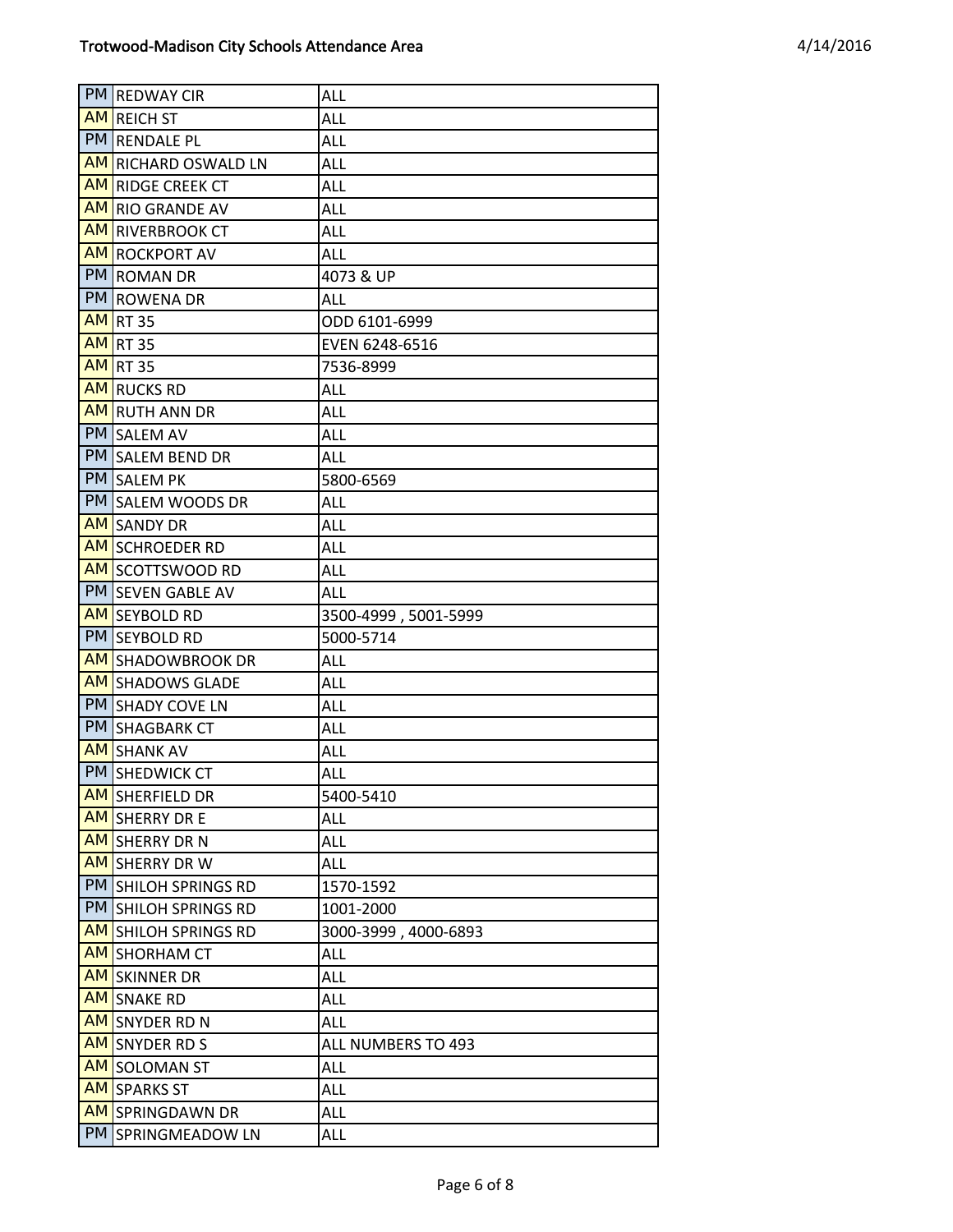| PM SPRINGVIEW CIR            | ALL                                 |
|------------------------------|-------------------------------------|
| PM STONEHEDGE ST             | <b>ALL</b>                          |
| PM STORMONT RD               | <b>ALL</b>                          |
| <b>AM STRADER DR</b>         | <b>ALL</b>                          |
| <b>AM STUBBS DR</b>          | <b>ALL</b>                          |
| <b>AM STUBEN DR</b>          | <b>ALL</b>                          |
| PM STUCKHARDT RD             | <b>ALL</b>                          |
| <b>AM</b> SUM PL             | <b>ALL</b>                          |
| <b>AM SUMMIT SQUARE DR</b>   | 601-919                             |
| <b>AM SUNNYBROOK CT</b>      | ALL                                 |
| <b>AM SUNRISE AV</b>         | <b>ALL</b>                          |
| <b>AM</b> SUNRISE AV E       | <b>ALL</b>                          |
| <b>AM</b> SUNRISE AV N       | ALL                                 |
| <b>AM SUNRISE AV S</b>       | <b>ALL</b>                          |
| <b>AM SUNRISE AV W</b>       | <b>ALL</b>                          |
| <b>AM</b> SWINGER DR         | ALL                                 |
| <b>AM</b> SYCAMORE WOODS BL  | <b>ALL</b>                          |
| PM SYLVAN OAK DR             | <b>ALL</b>                          |
| <b>AM</b> TALCOTT TRL        | <b>ALL</b>                          |
| PM TAMARACK CT               | ALL                                 |
| <b>AM</b> TANAGER MEADOWS BL | <b>ALL</b>                          |
| <b>PM TAPESTRY LN</b>        | <b>ALL</b>                          |
| PM TARA WAY                  | <b>ALL</b>                          |
| PM TAYWOOD RD                | 6000-6310, 6495-6505                |
| <b>AM THIMBLE CREEK DR</b>   | ALL                                 |
| <b>AM</b> THIRD ST W         | 6101-6999, 6248-6516                |
| <b>AM</b> THIRD ST W         | 7536-8998, 7001-8999                |
| <b>AM</b> TOUCHSTONE AV      | <b>ALL</b>                          |
| <b>AM</b> TROTWOOD BL E      | 221-807                             |
| <b>AM</b> TROTWOOD BL W      | Oct-59                              |
| <b>AM TRUDY AV</b>           | <b>ALL</b>                          |
| <b>AM</b> TUSCOLA DR         | <b>ALL</b>                          |
| <b>AM</b> TWIN CREEK DR      | <b>ALL</b>                          |
| PM TWIN WOODS DR             | <b>ALL</b>                          |
| <b>AM</b> UNION RD           | EVEN 172-998                        |
| <b>AM</b> UNION RD N         | ODD 101-999                         |
| AM UNION RD N                | ALL NUMBERS 1000-2000               |
| AM UNION RD N                | ALL 4000-5000, EVEN ONLY 6000 BLOCK |
| PM VANIMAN AV                | <b>ALL</b>                          |
| PM VERDON PL                 | <b>ALL</b>                          |
| <b>AM</b> VICKWOOD LN        | <b>ALL</b>                          |
| PM WAKESHIRE CT              | <b>ALL</b>                          |
| PM WALSTON CT                | <b>ALL</b>                          |
| PM WARBURTON DR              | <b>ALL</b>                          |
| PM WARDWAY DR                | <b>ALL</b>                          |
| PM WASHBURN DR               | <b>ALL</b>                          |
| <b>AM</b> WATERTON CT        | ALL                                 |